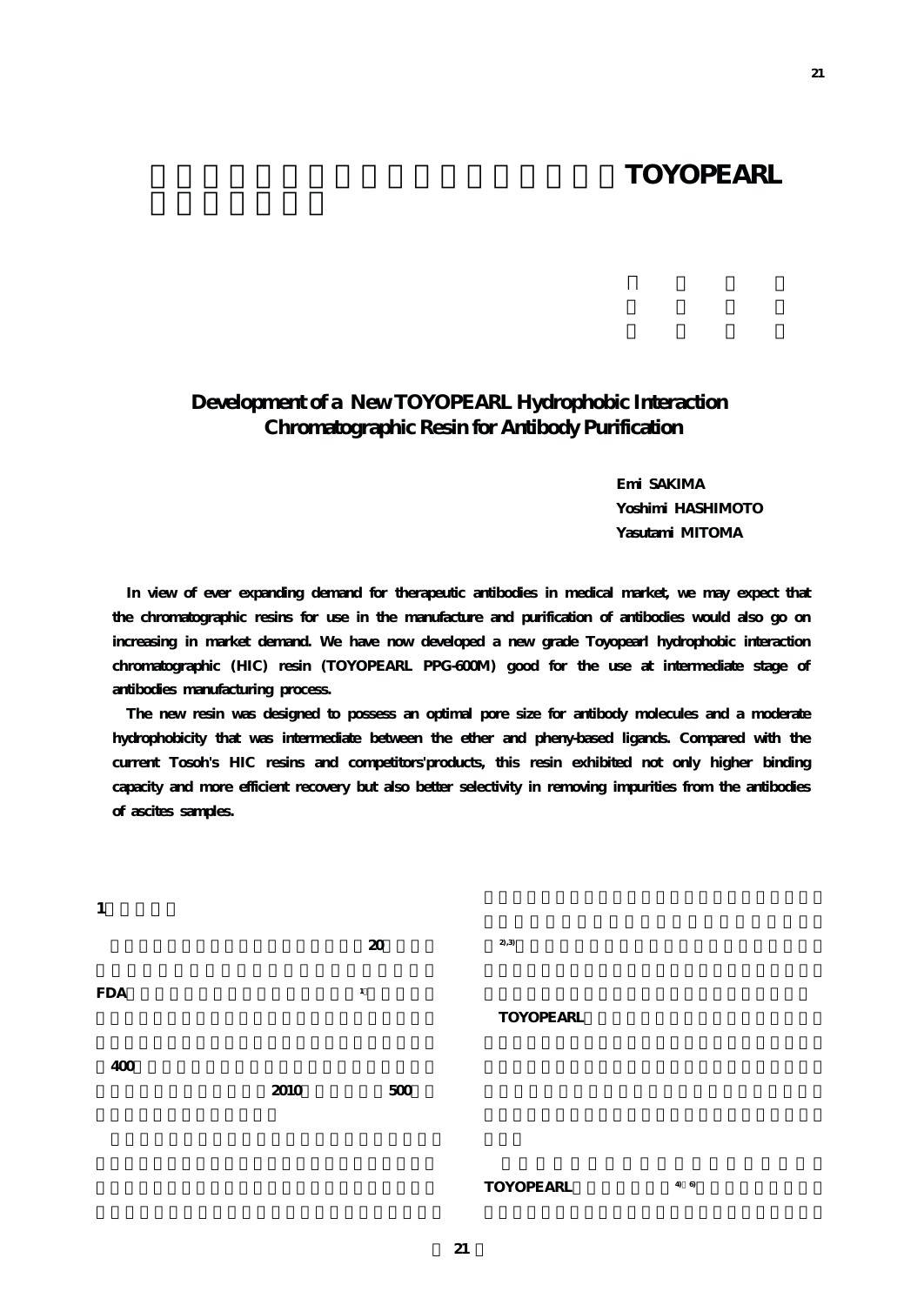|                            | 2002             |                        |        |                  |                            |            |                       |                |
|----------------------------|------------------|------------------------|--------|------------------|----------------------------|------------|-----------------------|----------------|
|                            |                  |                        |        |                  |                            |            | human                 | -globulins     |
| TOYOPEARL MagaCap SP-550EC |                  |                        |        | Sigma            | G-4386                     |            |                       | <b>UV-160A</b> |
|                            |                  |                        |        |                  |                            |            |                       |                |
|                            |                  |                        |        |                  |                            |            | Anti-LH IgG           |                |
|                            |                  |                        |        |                  | 7.8mmI.D.*200mm            |            |                       |                |
| <b>TOYOPEARL</b>           |                  |                        |        | 08M              |                            |            | $\Omega\,1\mathrm{M}$ |                |
|                            |                  |                        |        | pH7.0            | $30\,$                     |            |                       |                |
| <b>TOYOPEARL</b>           |                  |                        |        |                  | Anti-LH IgG                |            | 1mg/mL                |                |
|                            |                  |                        |        | 2.39mL/min       |                            | $300$ cm/h |                       |                |
| 2                          |                  |                        |        | $280 \text{nm}$  |                            |            |                       | 10             |
| 1                          |                  |                        |        |                  |                            |            |                       |                |
|                            |                  | <b>TOYOPEARL</b>       |        | 1.1M             |                            |            | $0.1M$                |                |
|                            |                  |                        |        | pH7.0            |                            |            |                       |                |
|                            |                  |                        |        | $\Omega$ 1M      |                            | pH7.0      |                       |                |
|                            |                  |                        |        |                  |                            |            |                       |                |
|                            | 40 90u m         |                        |        | Anti-LH IgG      |                            |            |                       |                |
|                            |                  |                        |        | $\mathsf 3$      |                            |            |                       |                |
| $\overline{2}$             |                  |                        |        | 1                |                            |            |                       |                |
|                            |                  |                        |        | Fig.1            |                            |            |                       |                |
|                            |                  |                        | 10.7mm |                  |                            |            |                       |                |
| $I.D.*150mm$               |                  |                        |        |                  |                            |            |                       |                |
| $047$ mL/min               |                  | 30cm/h                 |        |                  |                            |            |                       |                |
| STANDARD P-82              |                  |                        | HLC-   |                  |                            |            |                       |                |
| 8120GPC                    |                  | $\mathbf{R}\mathbf{I}$ |        |                  |                            |            |                       |                |
|                            |                  |                        |        |                  |                            |            |                       |                |
| 7.5mmI.D.*75mm             |                  |                        |        |                  |                            |            |                       | IgG            |
| 1.8M                       |                  | $0.1M$                 |        |                  |                            |            |                       |                |
| pH7.0                      | $0.1M$           | pH7.0                  |        |                  |                            |            |                       |                |
|                            | <b>BSA</b> Sigma | A-8022                 |        | IgG              |                            | human      | -globulins            |                |
| Anti-LH IgG                |                  |                        |        |                  |                            |            |                       |                |
| Anti-IgE IgG               |                  |                        |        |                  |                            |            |                       |                |
|                            |                  | CCPM-                  |        | globulins        |                            | Fig.       |                       |                |
|                            | AS-8020          |                        |        | 80               |                            |            |                       |                |
| CO-8020                    |                  | UV-8020                |        | <b>TOYOPEARL</b> |                            |            |                       | HW-65 HW-      |
| :280nm                     |                  |                        |        | $55\,$           |                            |            |                       |                |
|                            |                  |                        |        | Fig.             |                            |            |                       |                |
|                            | SC-8020          |                        |        |                  |                            |            |                       |                |
| human                      | -globulins       |                        |        |                  | $\boldsymbol{7}$           |            | 80                    |                |
| $08M$                      |                  | $\Omega\,1\mathrm{M}$  |        |                  | 140                        |            | IgG                   |                |
| pH7.0                      |                  | $50\,$                 |        |                  | $100 \!\times\!~ 150$<br>8 |            |                       |                |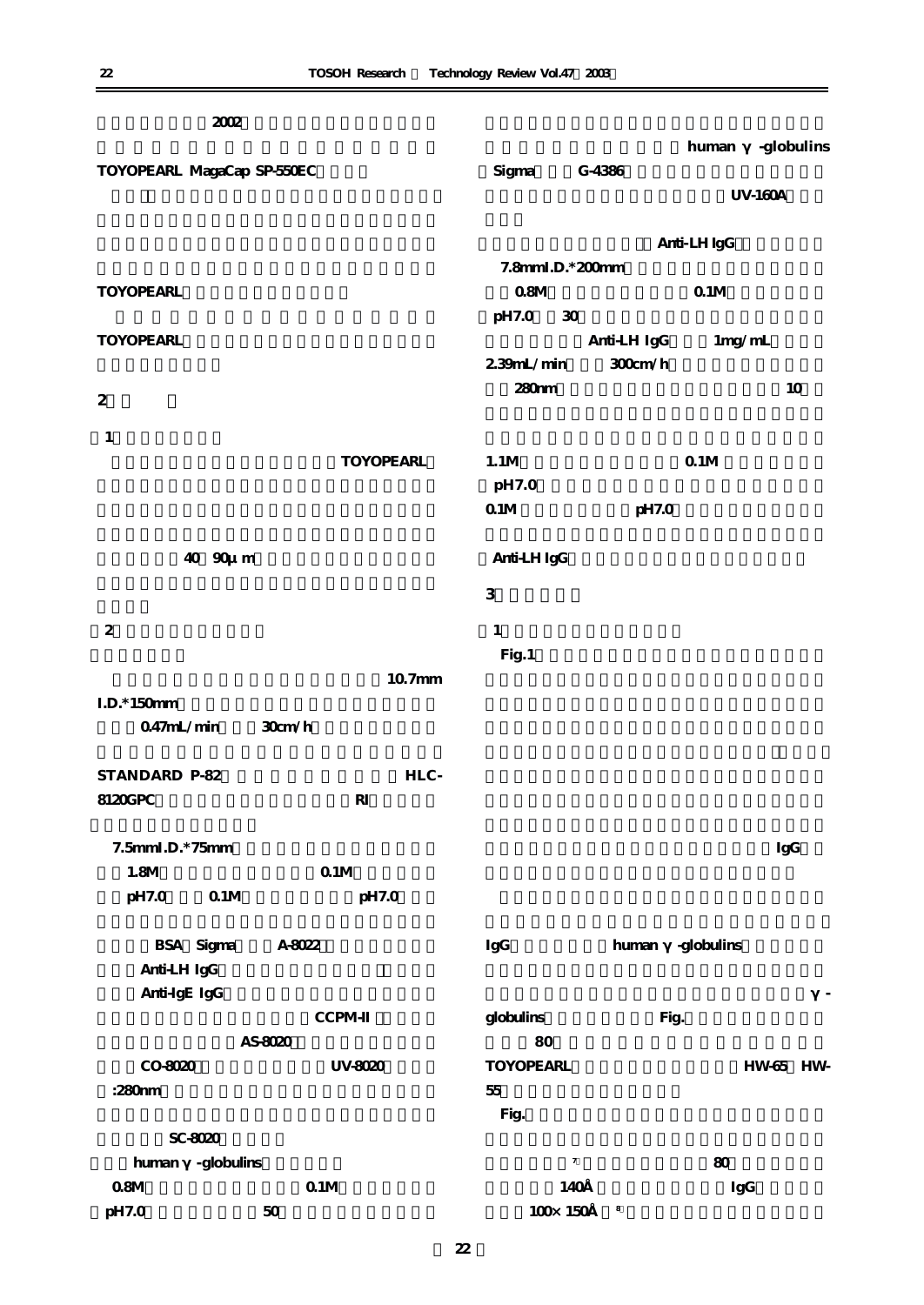



- **Fig.1 Relationship between pore size and effective surface area for binding to proteins. a)small size pore b)large size pore**
	-



**Fig.** Relationship between globulins binding capacity  **and exclusion limit.**  Resin: Polyether bonded TOYOPEARL All reseach sample<br>Sample human globulins **Sample: human** 

**2 b** 





**Fig.3 Calibration curve of optimized material for antibody binding. Conditions: Column size;10.7 mmI.D.\*150 mm Eluent;H2O**  Flow rate 0.47 mL/min linear velocity 30 cm/h Detection RI Sample Pullulan, ethylene glycol

**Injection;40 μL**

**た担体を試作し、物性を比較した。Fig.5にマウス腹**

**Anti-IgE IgG** Phenyl Butyl *IgG* 

 $I$ gGood  $I$ gGood  $I$ s  $I$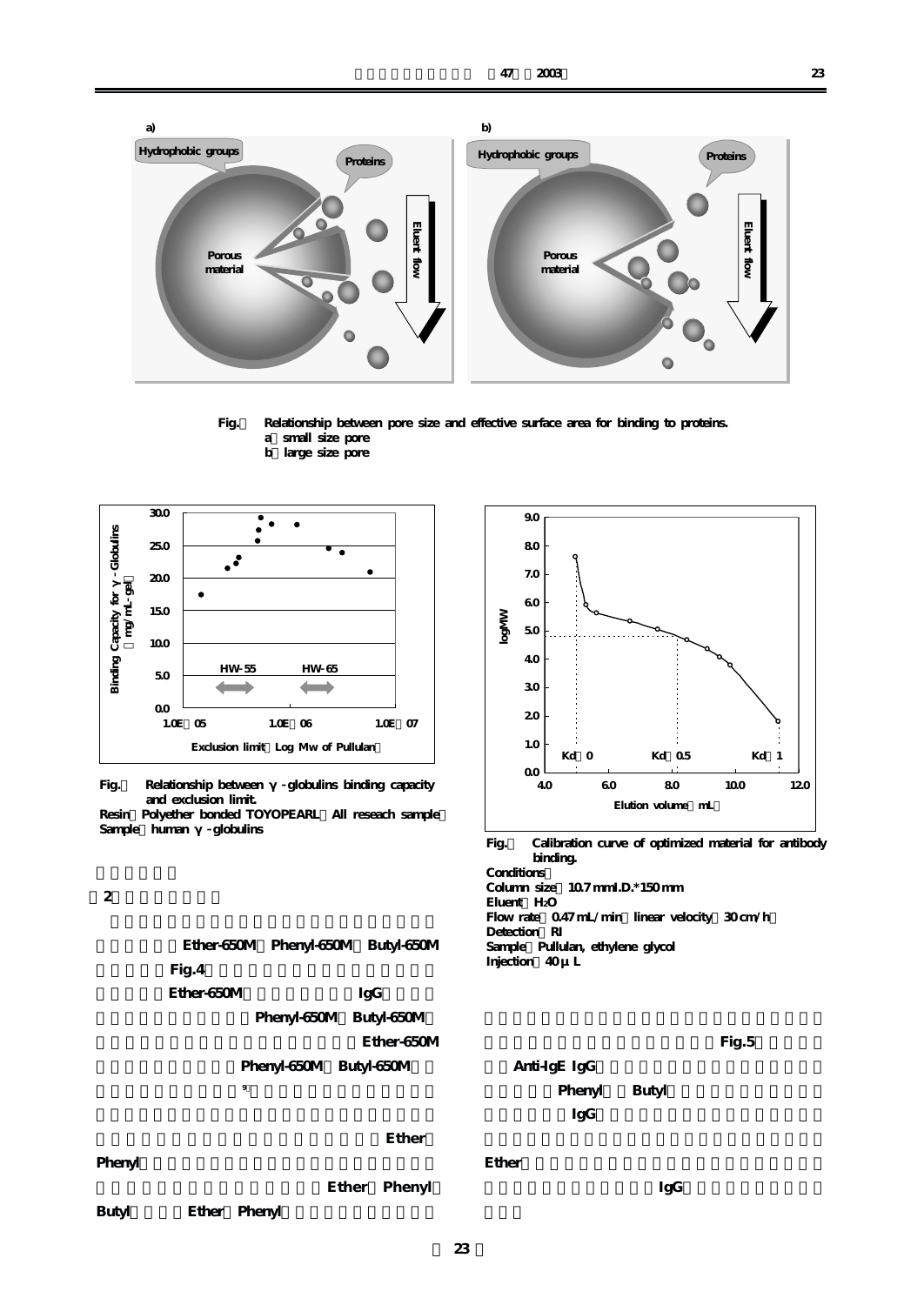

**Fig.4 Separation of mouse ascites fluid on some HIC materials.** 

**Conditions:** 

**Column size;7.5 mmI.D.\*75 mm** 

- Eluent a  $0.1 M$  Phosphate buffer containing 1.8 M ammonium sulfate pH 7.0
	-
	- **b**  $0.1$  M Phosphate buffer pH 7.0 Gradient a to b 30 min linear

Flow rate 1mL/min linear velocity 136 cm/h Detection UV 280 nm Sample: Monoclonal IgG1 Anti human IgE in mouse ascites fluid diluted four times

**Injection;100 μL**



**Fig.5 Separation of mouse ascites fluid on some HIC materials.** 

**Conditions:** 

**Column size;7.5 mmI.D.\*75 mm**  Eluent a  $0.1 M$  Phosphate buffer containing 1.8 M ammonium sulfate pH 7.0 **b**  $0.1$  M Phosphate buffer pH 7.0 Gradient a to b 30min linear Flow rate 1mL/min linear velocity 136 cm/h Detection UV 280 nm Sample: Monoclonal IgG1 Anti human IgE in mouse ascites fluid diluted four times **Injection;100 μL**

**Fig.6に市販の標準タンパク質3種類の分離例を示し**





**Fig.6 Separation of standard proteins. Conditions: Column Size;7.5 mmI.D.\*75 mm**  Eluent a 0.1M Phosphate buffer containing 1.8 M  **ammonium sulfate(pH 7.0) b**  $0.1M$  Phosphate buffer pH 7.0 Gradient a to b 60min linear **Flow rate;1mL/min(linear velocity:136 cm/h) Detection;UV(280 nm)**  Sample: RNase A 1, Lysogyme 2, Chymotripsinogen A 3  **1 mg/mL Injection;100 μL**

Ether-650M Phenyl-650M

**Anti-IgE** 

**離の比較を行った。Fig.7にその結果を示した。他社**

**the Properties IgG** 

 $\Gamma$ gG  $\Gamma$  **IgG**  $\Gamma$  **IgG**  $\Gamma$  **IgG**  $\Gamma$  **If**  $\Gamma$   $\Gamma$  **If**  $\Gamma$   $\Gamma$  **If**  $\Gamma$   $\Gamma$  **If**  $\Gamma$   $\Gamma$  **If**  $\Gamma$   $\Gamma$  **If**  $\Gamma$   $\Gamma$  **If**  $\Gamma$   $\Gamma$  **If**  $\Gamma$   $\Gamma$  **If**  $\Gamma$   $\Gamma$  **If**  $\Gamma$   $\Gamma$  **If**  $\Gamma$   $\Gamma$  **If**  $\Gamma$   $\$ 

**Anti-LH IgG** 

Phenyl Sepharose 6FF high sub

**Fig.** BSA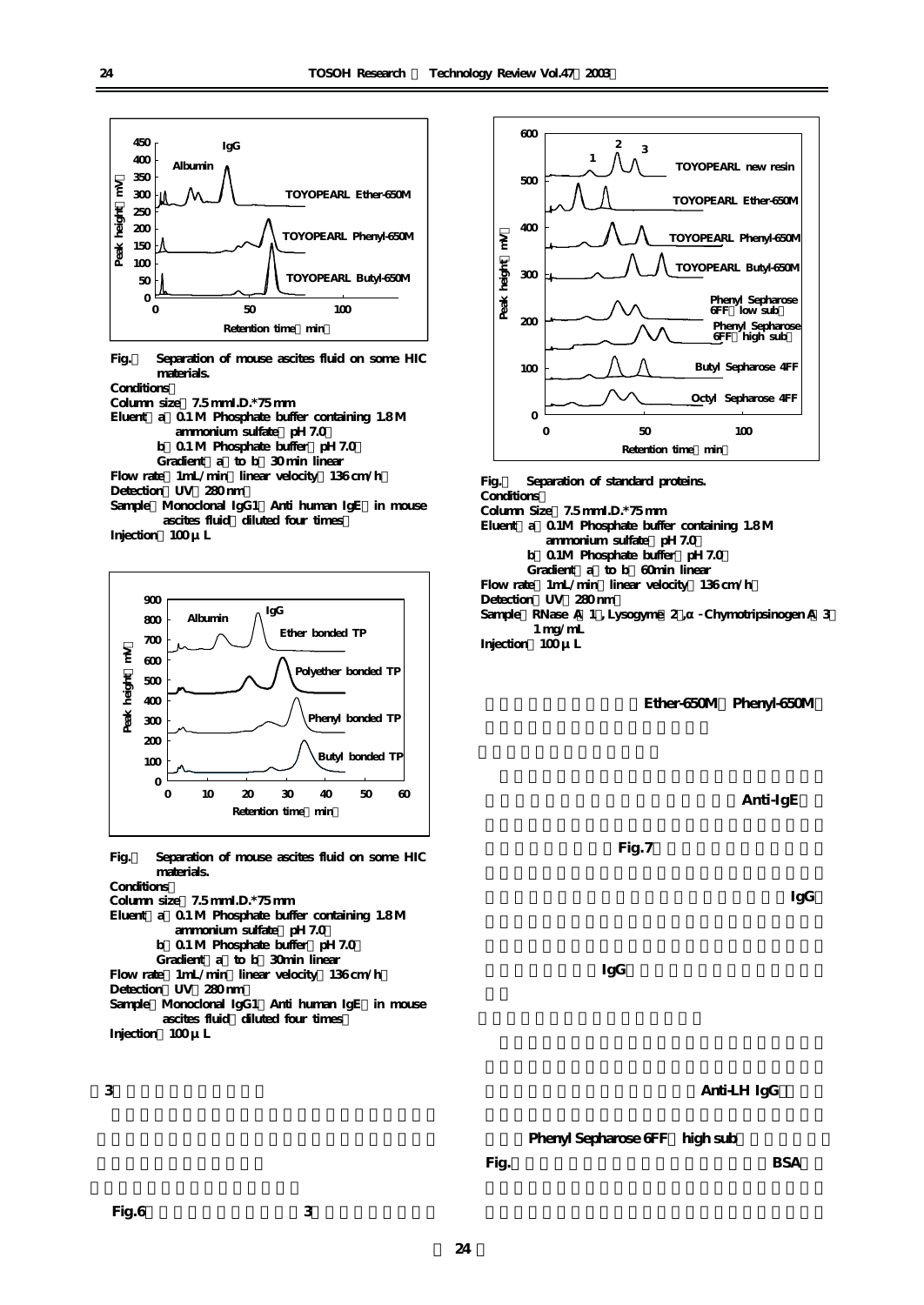

| Fig. Separation of mouse ascites fluid.          |  |  |  |  |
|--------------------------------------------------|--|--|--|--|
| Conditions                                       |  |  |  |  |
| Column Size $75$ mmLD.* $75$ mm                  |  |  |  |  |
| Eluent a 0.1 M Phosphate Buffer containing 1.8 M |  |  |  |  |
| ammonium sulfate pH 7.0                          |  |  |  |  |
| b 0.1 M Phosphate Buffer pH 7.0                  |  |  |  |  |
| Gradient a to b 60 min linear                    |  |  |  |  |
| Flow rate 1 mL/min linear velocity 136 cm/h      |  |  |  |  |
| Detection UV 280nm                               |  |  |  |  |
| Sample Monoclonal IgG1 Anti human IgE in mouse   |  |  |  |  |
| ascites fluid diluted four times                 |  |  |  |  |
| Injection $100 \mu$ L                            |  |  |  |  |

human -globulins

Table<sub>human -globulins</sub>

Phenyl Sepharose 6FF high

**sub)で最も高い吸着容量が得られた。また既存品**

## Butyl-650M

| Table Static binding capacity of some HIC resins for |  |
|------------------------------------------------------|--|
| human -globulins                                     |  |

| HIC resin                     | -Globuling binding<br>capacity mg/mL-gel |
|-------------------------------|------------------------------------------|
| TOYOPEARL new resin           | 25                                       |
| Butyl-650M                    | 34                                       |
| Phenyl-650M                   | 26                                       |
| Fractogel EMD Phenyl S        | 17                                       |
| Phenyl Sepharose GFF high sub | 41                                       |
| <b>Butyl Sepharose 4FF</b>    | 27                                       |
| Octyl Sepharose 4FF           | 17                                       |

**Adsorption Buffer;0.1 M phosphate buffer containig**  0.8M ammonium sulfate pH7.0



**Fig.8 Separation of IgG and BSA. Conditions: Column Size;7.5 mmI.D.\*75 mm**  Eluent a 0.1M Phosphate buffer containing 1.8M ammonium sulfate pH 7.0 **b**  $0.1$  M Phosphate buffer pH 7.0 Gradient a to b 60 min linear Flow rate 1mL/min linear velocity 136 cm/h Detection UV 280 nm Sample: BSA 3 mg/nL, monoclonal IgG1 Anti- LH  **1 mg/mL Injection;100 μL**

## **Anti-LH IgG**

Phenyl-650M Phenyl

```
た。Fig.9に結果を示した。既存のTOYOPEARL
Phenyl-650M
```


**Fig.9 Comparison of breakthrough curves. Conditions: Column size;7.8 mmI.D.\*20 cm**  Flow rate 2.39 mL/min linear velocity 300 cm/h Detection UV 280mm Feed monoclonal IgG1 Anti-LH 1 mg/mL  **in 0.1M Phosphate buffer containing 0.8 M ammonium sulfate(pH 7.0)**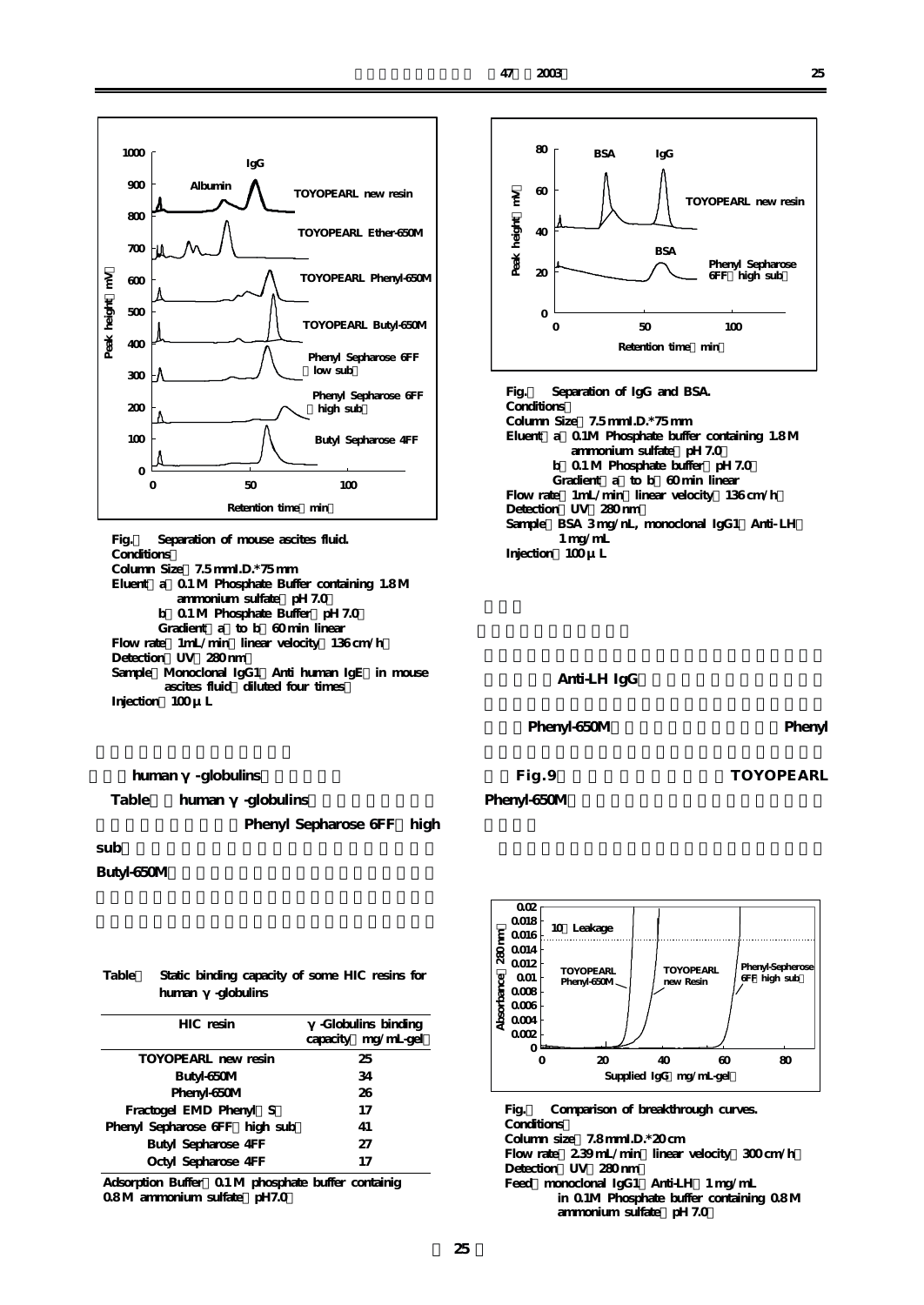| HIC Resin                     | Dynamic binding capacity<br>mg/mL-gel, 10 leakage | Eluted amount<br>mg/mL-gel, | Recovery <sup>1</sup> |
|-------------------------------|---------------------------------------------------|-----------------------------|-----------------------|
| <b>TOYOPERL New Resin</b>     | 38                                                | 39                          | 1M                    |
| TOYOPERL Phenyl-650M          | зо                                                | 29                          | 95                    |
| Phenyl Sepharose GFF high sub | 65                                                | 59                          | 89                    |

Table Dynamis binding capacity for monoclonal IgG1 Anti- LH

<sup>1</sup>Recovery Eluted amount/dynamic binding capacity  $\times$  100



| TOYOPEARL PPG-600M | 2003 |  |
|--------------------|------|--|
|                    |      |  |

**(2002)**

**Fig.10 Comparison of elution chromatogram. Conditions: Column Size;7.8 mmI.D.\*20 cm**  Flow rate 2.39 mL/min linear velocity 300 cm/h Detection UV 280 nm Feed monoclonal IgG1 Anti-LH 1 mg/mL  **in 0.1M Phosphate buffer containing 0.8 M**  ammonium sulfate pH 7.0 **Wash;0.1 M Phosphate buffer containing 1.1 M ammonium**  sulfate pH 7.0 **Elute;0.1 M Phosphate Buffer(pH7.0) Feed(until 10%leak)⇒Wash(6 min)⇒Elute(Recovered as shown by arrows)** 

 $100$ 

Table 2

 $Fig. 10$ 

**短縮等の利点がある。また、競合品の回収率が89%で**

**ガンドを選択することでアルブミン/IgGの優れた分**

**1)(財)国際医学情報センター機関紙、22(4)、27**

| G.Raspi, M.Spinetti. G.Teri, E.Bramanti,         |
|--------------------------------------------------|
| Chromatographia Supplement, 53, 174 2001         |
| M.P.Smith, M.A.Bulmer, R.Hjorth, N.J.Titchener-  |
| Hooker, J.of Chromatography A, 968, 121 2002     |
| Y.Hashimoto, K.Shiigi, H.Moriyama, Y.Kato,       |
| ISPPP<br>.21, 65, 2001                           |
| Y.Hashimoto, K.Shiigi, Y.Kato, H.Moriyama,       |
| Y.Kato, ISPPP<br>.21, 66, 2001                   |
| T.Kamichika, Y.Hashimoto, K.Shiigi, E.Sakima,    |
| Y.Mitoma, ISPPP, 22, 48, 2002                    |
| S.Kuga, J.of Chromatography, 206, 449 1981       |
| R.Li, V.Dowd, D.J.Stewart, S.J.Burton, C.R.Lowe, |
| Nature Biotechnology, 16, 190 1998               |
| R.Hahn, K.Deinhofer, C.Machold, A.Jungbauer,     |
| J. of Chromatography B, 790, 99 2003             |
|                                                  |